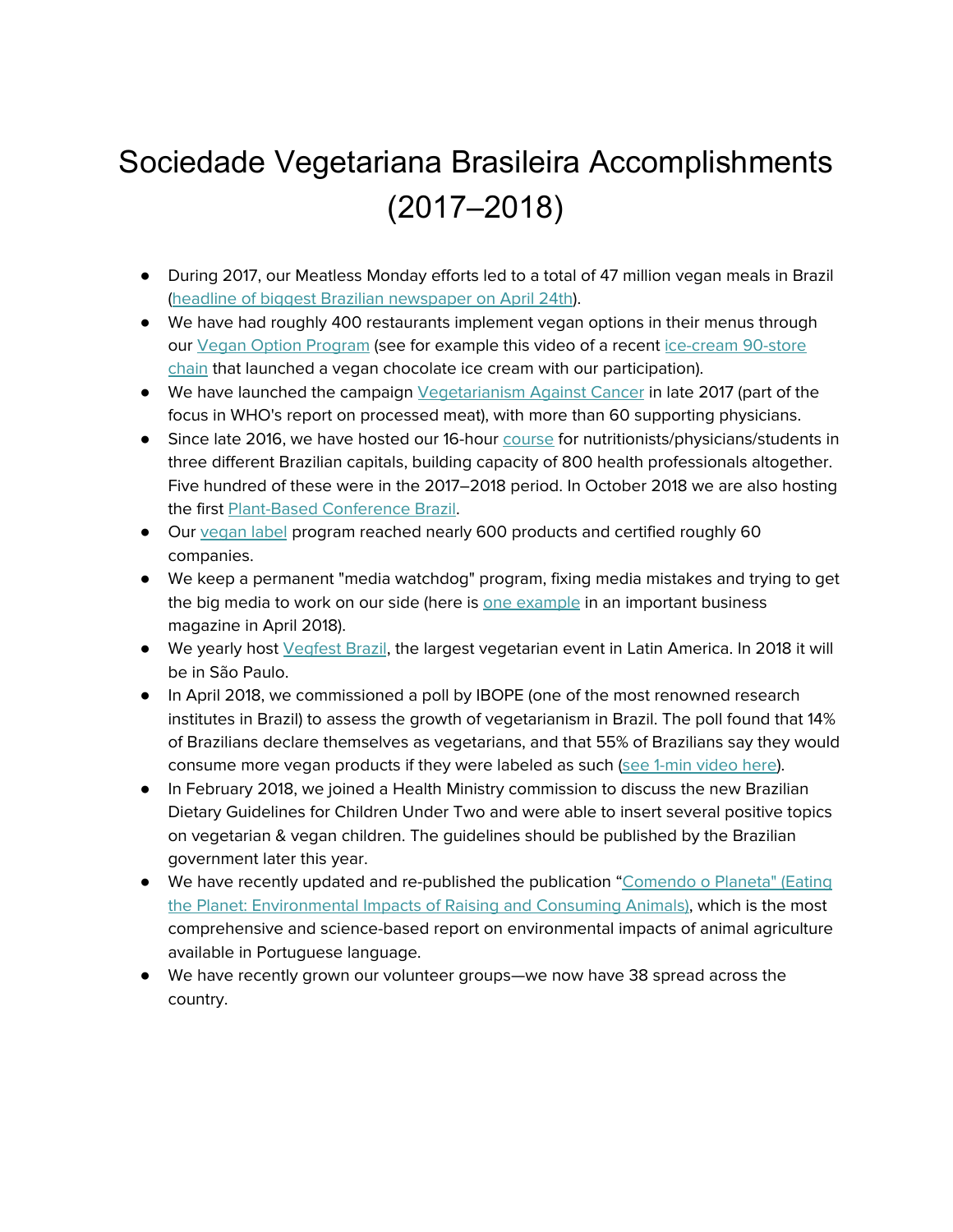# Sociedade Vegetariana Brasileira Budget (2017)

|                                     |             | $%$ of |
|-------------------------------------|-------------|--------|
| REVENUES (2017) in US dollars total |             |        |
| <b>Events</b>                       | \$80,560.08 | 30.48% |
| <b>Membership</b>                   |             |        |
| donations                           | \$78,944.48 | 29.86% |
| <b>Other donations</b>              | \$20,195.30 | 7.64%  |
| Vegan label                         | \$9,973.68  | 3.77%  |
|                                     |             |        |
| <b>Product sales</b>                | \$8,511.89  | 3.22%  |
| <b>Other</b>                        | \$66,158.97 | 25.03% |

| $%$ of                              | <b>EXPENDITURES</b>                     |             | $%$ of                                                          |
|-------------------------------------|-----------------------------------------|-------------|-----------------------------------------------------------------|
| REVENUES (2017) in US dollars total | (2017)                                  |             |                                                                 |
| \$80,560.08<br>30.48%               | <b>Events</b>                           |             |                                                                 |
| \$78,944.48<br>29.86%               | <b>Staff</b>                            |             |                                                                 |
| \$20,195.30<br>7.64%                | Taxes                                   | \$21,109.60 | 8.46%                                                           |
| \$9,973.68<br>3.77%                 | <b>Product purchases</b>                | \$15,967.59 | 6.40%                                                           |
| \$8,511.89<br>3.22%                 | <b>Press office and</b><br>social media | \$12,649.87 | 5.07%                                                           |
| \$66,158.97<br>25.03%               | <b>Campaigns</b>                        | \$11,390.88 | 4.56%                                                           |
| total \$264,344.41                  | I.T.                                    | \$5,913.47  | 2.37%                                                           |
|                                     | <b>Postal services</b>                  | \$4,219.49  | 1.69%                                                           |
|                                     | Office maintenance &<br>materials       | \$2,145.23  | 0.86%                                                           |
|                                     | <b>Accounting</b>                       | \$1,263.16  | 0.51%                                                           |
|                                     | <b>Bank fees</b>                        | \$220.54    | 0.09%                                                           |
|                                     | <b>Other</b>                            | \$23,272.74 | 9.33%                                                           |
|                                     |                                         |             | in US dollars total<br>\$82,834.91 33.19%<br>\$68,560.93 27.47% |

**total \$249,548.41**

| <b>Department Staff Distribution</b> | 25            |
|--------------------------------------|---------------|
| <b>Office Management</b>             | 0.5           |
| Memberships                          | 2             |
| Certification                        | 2.5           |
| <b>Volunteer Management</b>          | 1.5           |
| Campaigns                            | 4             |
| I.T. & Infrastructure                | $1.5\,$       |
| Research                             | 1             |
| Communications                       | 5             |
| Financial                            | $\mathcal{P}$ |
| Health, Nutrition & Gastronomy       | 3             |
| Events                               | 2             |